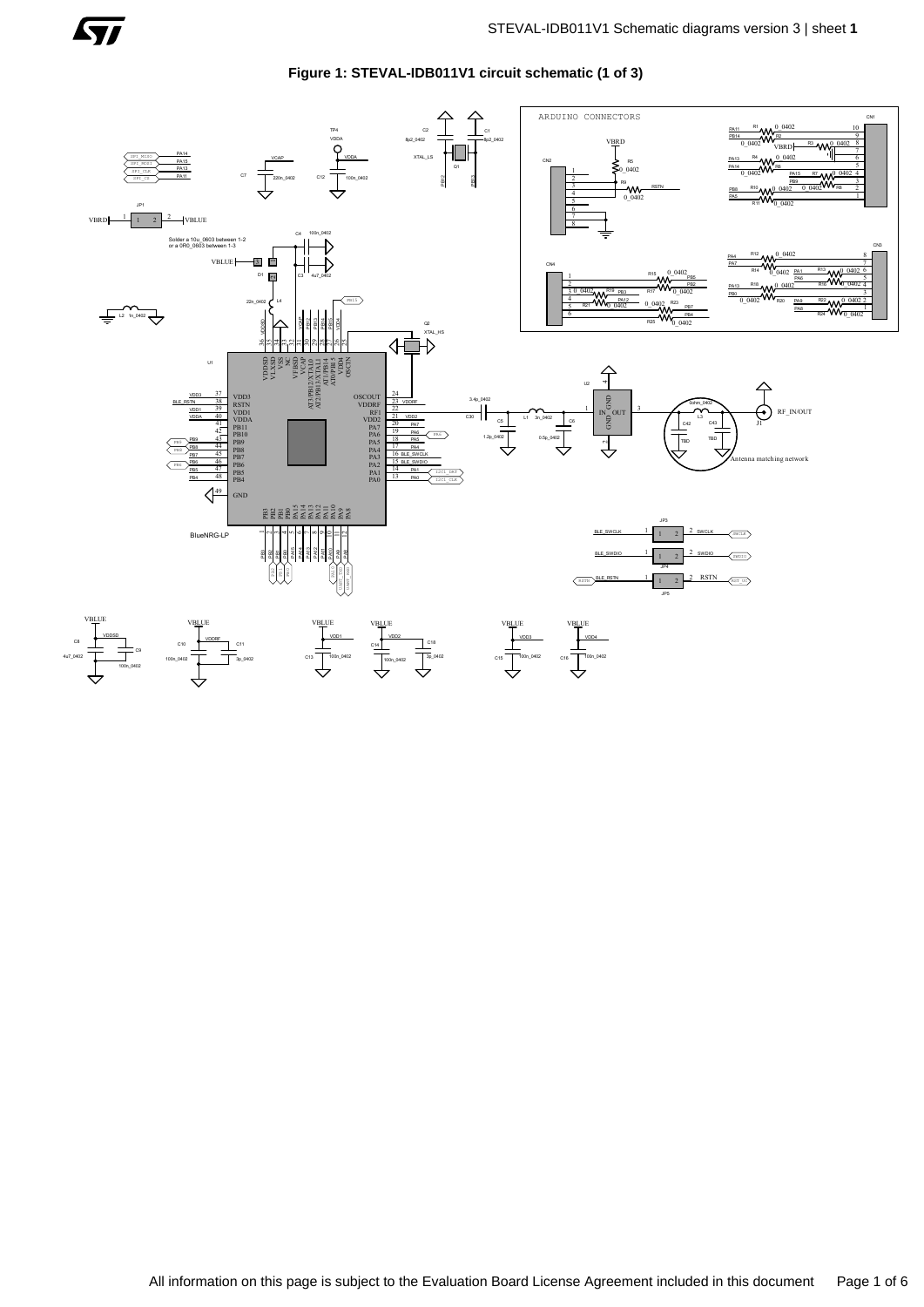

**Figure 2: STEVAL-IDB011V1 circuit schematic (2 of 3)**

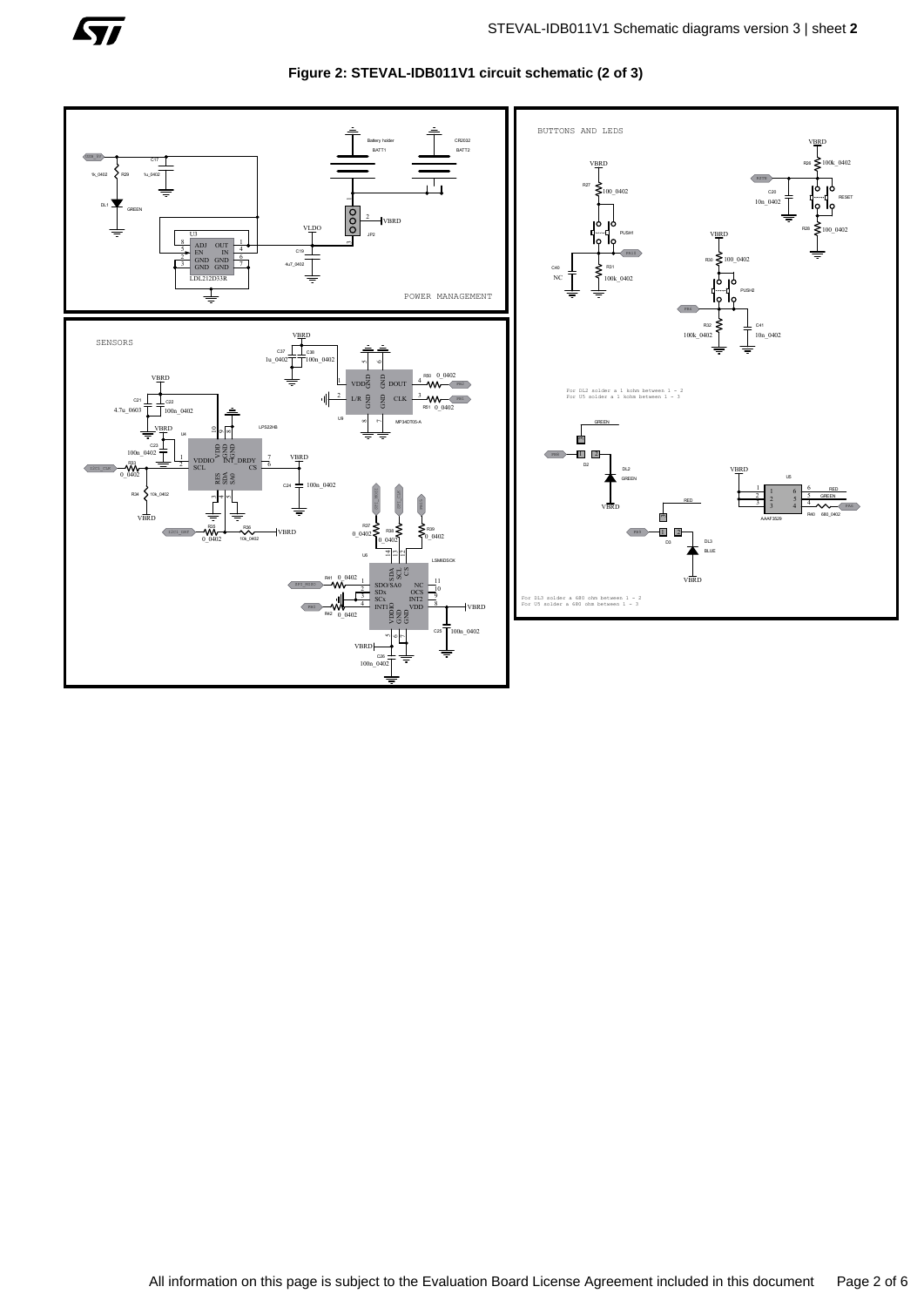

**Figure 3: STEVAL-IDB011V1 circuit schematic (3 of 3)**

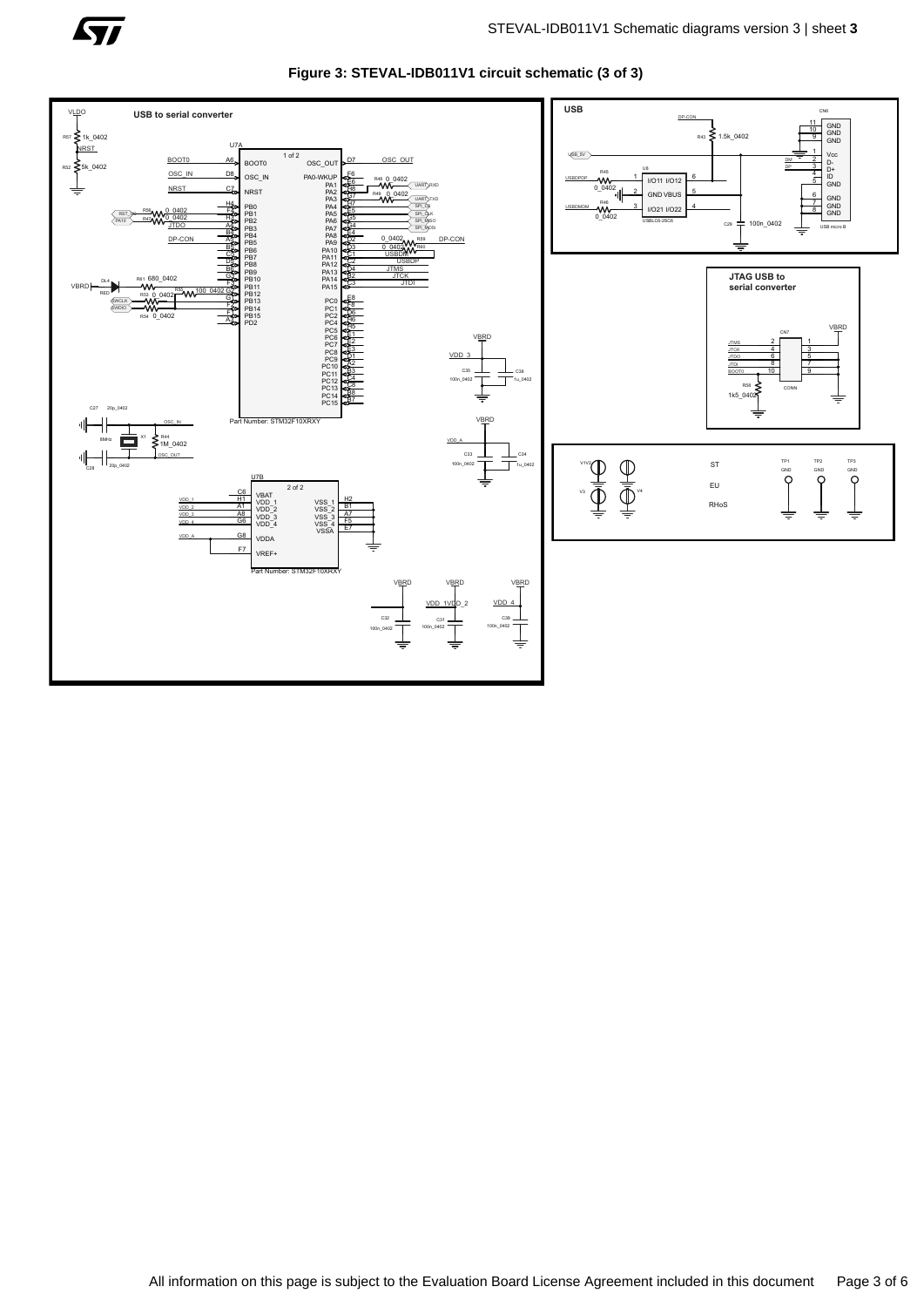

## **STMicroelectronics**

# **EVALUATION BOARD LICENSE AGREEMENT**

By using this evaluation board or kit (together with all related software, firmware, components, and documentation provided by ST, "Evaluation Board"), You ("You") are agreeing to be bound by the terms and conditions of this Evaluation Board License Agreement ("Agreement"). Do not use the Evaluation Board until You have read and agreed to this Agreement. Your use of the Evaluation Board constitutes Your acceptance of this Agreement.

# **LICENSE**

STMicroelectronics ("ST") grants You the right to use the enclosed Evaluation Board offering limited features only to evaluate and test ST products solely for Your evaluation and testing purposes in a research and development setting. The Evaluation Board shall not be, in any case, directly or indirectly assembled as a part in any production of Yours as it is solely developed to serve evaluation purposes and has no direct function and is not a finished product. If software and/or firmware is accompanied by a separate end user license agreement ("EULA"), then such software and/or firmware shall be governed by such EULA.

# **EVALUATION BOARD STATUS**

The Evaluation Board offers limited features allowing You only to evaluate and test the ST products. The Evaluation Board is not intended for consumer or household use. You are not authorized to use the Evaluation Board in any production system, and it may not be offered for sale or lease, or sold, leased or otherwise distributed for commercial purposes. If the Evaluation Board is incorporated in an evaluation system, the evaluation system may be used by You solely for Your evaluation and testing purposes. Such evaluation system may not be offered for sale or lease or sold, leased or otherwise distributed for commercial purposes and must be accompanied by a conspicuous notice as follows: "This device is not, and may not be, offered for sale or lease, or sold or leased or otherwise distributed for commercial purposes".

# **OWNERSHIP AND COPYRIGHT**

Title to the Evaluation Board remains with ST and/or its licensors. You may not remove any copyright or other proprietary rights notices without prior written authorization from ST. You may make one copy of the software and/or firmware of the Evaluation Board for back up or archival purposes provided that You reproduce and apply to such copy any copyright or other proprietary rights notices included on or embedded in the software and/or firmware. You agree to prevent any unauthorized copying in whole or in part of the Evaluation Board.

# **RESTRICTIONS AND WARNINGS**

Before You handle or use the Evaluation Board, You must carefully review any related documentation provided by ST. Such documentation may contain important warnings. You shall comply with all such warnings and other instructions and employ reasonable safety precautions in using the Evaluation Board. Failure to do so may result in death, personal injury, or property damage. If You have any questions regarding the safe usage of the Evaluation Board, You should contact ST for guidance. You may not sell, assign, sublicense, lease, rent or otherwise distribute the Evaluation Board for commercial purposes, in whole or in part, or use Evaluation Board in a production system, with the exception that if You are an authorized ST distributor, You may resell the Evaluation Board in compliance with the applicable terms and conditions. Except as provided in this Agreement or as explicitly permitted in the documentation of the Evaluation Board, You may not reproduce the Evaluation Board or modify, reverse engineer, de-compile or disassemble its software and/or firmware, in whole or in part.

You shall not use the Evaluation Board in any safety critical or functional safety testing, including but not limited to testing of life supporting, military or nuclear applications. ST expressly disclaims any responsibility for such usage which shall be made at Your sole risk, even if ST has been informed in writing of such usage. Unless expressly designated in writing by ST as suitable for use in testing automotive or aerospace applications, You shall not use the Evaluation Board in such testing.

# **Notice applicable to Evaluation Boards according to European Regulation**

For the European Regulation of the Evaluation Board, the applicable EU directives are considered, with a particular attention to the Low Voltage Directive (LVD) 2014/35/EU, the Electromagnetic Compatibility (EMC) Directive 2014/30/EU, and the Radio Equipment Directive (RED) 2014/53/EU. If the Evaluation Board is outside the scope of the foregoing Directives, then the General Product Safety Directive (GPSD) 2001/95/EC and Council Directive 93/68/EEC, amending Directive 73/23/EEC on electrical equipment designed for use within certain voltage limits, are applicable.

The Evaluation Board meets the requirements of the Restriction of Hazardous Substances (RoHS 2 or RoHS recast) Directive 2011/65/EU, Annex II, as amended by Directive 2015/863/EU.

# **Notice applicable to Evaluation Boards not FCC-Approved**

This kit is designed to allow:

(1)Product developers to evaluate electronic components, circuitry, or software associated with the kit to determine whether to incorporate such items in a finished product and

(2)Software developers to write software applications for use with the end product.

This kit is not a finished product and when assembled may not be resold or otherwise marketed unless all required FCC equipment authorizations are first obtained. Operation is subject to the condition that this product not cause harmful interference to licensed radio stations and that this product accept harmful interference. Unless the assembled kit is designed to operate under part 15, part 18 or part 95 of 47 CFR, Chapter I ("FCC Rules"), the operator of the kit must operate under the authority of an FCC license holder or must secure an experimental authorization under part 5 of this chapter.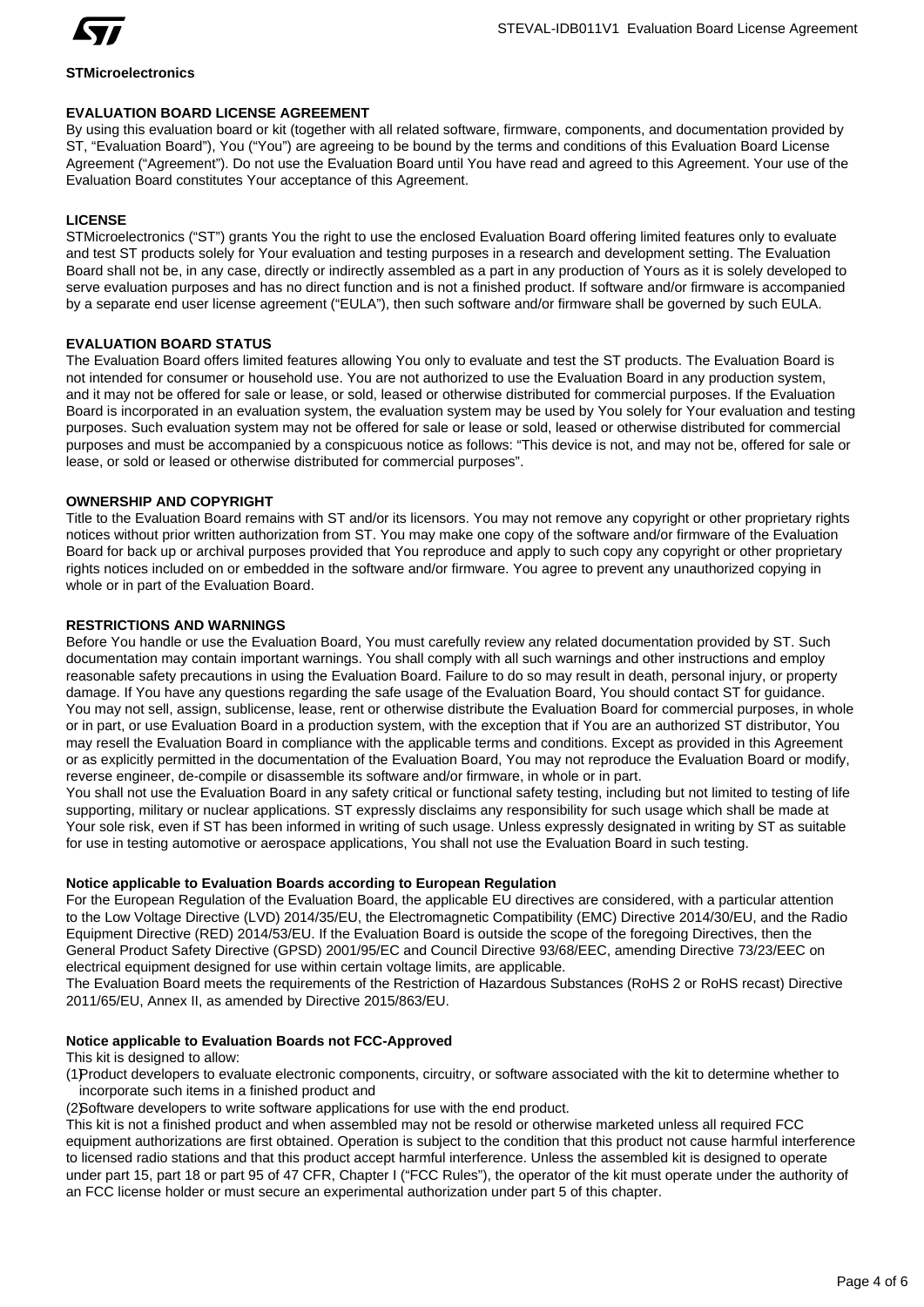

## **For Evaluation Boards annotated as FEDERAL COMMUNICATIONS COMMISSION (FCC) Part 15 Compliant**

- **FCC Interference Statement for Class A Evaluation Boards:** This equipment has been tested and found to comply with the limits for a Class A digital device, pursuant to part 15 of the FCC Rules. These limits are designed to provide reasonable protection against harmful interference when the equipment is operated in a commercial environment. This equipment generates, uses, and can radiate radio frequency energy and, if not installed and used in accordance with the instruction manual, may cause harmful interference to radio communications. Operation of this equipment in a residential area is likely to cause harmful interference in which case the user will be required to correct the interference at his own expense.
- **FCC Interference Statement for Class B Evaluation Boards:** This equipment has been tested and found to comply with the limits for a Class B digital device, pursuant to part 15 of the FCC Rules. These limits are designed to provide reasonable protection against harmful interference in a residential installation. This equipment generates, uses and can radiate radio frequency energy and, if not installed and used in accordance with the instructions, may cause harmful interference to radio communications. However, there is no guarantee that interference will not occur in a particular installation. If this equipment does cause harmful interference to radio or television reception, which can be determined by turning the equipment off and on, the user is encouraged to try to correct the interference by one or more of the following measures:
	- Reorient or relocate the receiving antenna.
	- Increase the separation between the equipment and receiver.
	- Connect the equipment to an outlet on a circuit different from that to which the receiver is connected.
	- Consult the dealer or an experienced radio/TV technician for help.
- This device complies with part 15 of the FCC Rules. Operation is subject to the following two conditions: (1) This device may not cause harmful interference, and (2) this device must accept any interference received, including interference that may cause undesired operation. Changes or modifications not expressly approved by the party responsible for compliance could void the user's authority to operate the equipment.

#### **WARRANTY**

ST WARRANTS THAT IT HAS THE RIGHT TO PROVIDE THE EVALUATION BOARD TO YOU. THIS WARRANTY IS PROVIDED BY ST IN LIEU OF ALL OTHER WARRANTIES, WRITTEN OR ORAL, STATUTORY, EXPRESS OR IMPLIED, INCLUDING ANY WARRANTY AS TO MERCHANTABILITY, NON-INFRINGEMENT, FITNESS FOR ANY PARTICULAR PURPOSE, OR UNINTERRUPTED OR ERROR-FREE OPERATION, ALL OF WHICH ARE EXPRESSLY DISCLAIMED. THE EVALUATION BOARD IS PROVIDED "AS IS".

YOU WARRANT TO ST THAT YOU WILL ENSURE THE EVALUATION BOARD IS USED ONLY BY ELECTRONICS EXPERTS WHO UNDERSTAND THE DANGERS OF HANDLING AND USING SUCH ITEMS, YOU ASSUME ALL RESPONSIBILITY AND LIABILITY FOR ANY IMPROPER OR UNSAFE HANDLING OR USE OF THE EVALUATION BOARD BY YOU, YOUR EMPLOYEES, AFFILIATES, CONTRACTORS, AND DESIGNEES.

#### **LIMITATION OF LIABILITIES**

IN NO EVENT SHALL ST BE LIABLE TO YOU, WHETHER IN CONTRACT, TORT (INCLUDING NEGLIGENCE), STRICT LIABILITY, OR ANY OTHER LEGAL THEORY, FOR ANY INDIRECT, SPECIAL, CONSEQUENTIAL, INCIDENTAL, PUNITIVE, OR EXEMPLARY DAMAGES WITH RESPECT TO ANY MATTERS RELATING TO THIS AGREEMENT, REGARDLESS OF WHETHER ST HAS BEEN ADVISED OF THE POSSIBILITY OF THE SAME. IN NO EVENT SHALL ST'S LIABILITY ARISING OUT OF THIS AGREEMENT IN THE AGGREGATE EXCEED THE AMOUNT PAID BY YOU UNDER THIS AGREEMENT FOR THE PURCHASE OF THE EVALUATION BOARD, OR TEN UNITED STATES DOLLARS (\$10.00) IF NO PURCHASE PRICE WAS PAID.

## **INDEMNIFICATION**

You shall, at Your expense, defend ST and its Affiliates against a claim or action brought by a third party for infringement or misappropriation of any patent, copyright, trade secret or other intellectual property right of a third party to the extent resulting from (1) Your combination of the Evaluation Board with any other component, system, software, or firmware, (2) Your modification of the Evaluation Board, or (3) Your use of the Evaluation Board in a manner not permitted under this Agreement. You shall indemnify ST and its Affiliates against and pay any resulting costs and damages finally awarded against ST or its Affiliates or agreed to in any settlement, provided that You have sole control of the defense and settlement of the claim or action, and ST cooperates in the defense and furnishes all related evidence under its control at Your expense. ST will be entitled to participate in the defense of such claim or action and to employ counsel at its own expense. "Affiliates" means any corporation or other entity directly or indirectly controlled by, controlling or under common control with the entity in question, for so long as such ownership exists. "Control" means the direct or indirect beneficial ownership of more than fifty (50%) percent of the stock or other equity interests entitled to vote for the election of directors or an equivalent governing body. Any such corporation or other legal entity shall be deemed to be an Affiliate of such Party only as long as such Control

## **TERMINATION**

exists.

ST may terminate this Agreement without notice if You breach this Agreement. Upon termination, You shall immediately destroy or return all copies of the software, firmware, and documentation of the Evaluation Board to ST and certify in writing to ST that You have done so.

## **APPLICABLE LAW AND JURISDICTION**

This Agreement shall be governed, construed and enforced in accordance with the laws of Switzerland, without regard to its conflict of laws rules. The UN Convention on Contracts for the International Sale of Goods shall not apply to this Agreement. In case of dispute and in the absence of an amicable settlement, the only competent jurisdiction shall be the Courts of Geneva, Switzerland. Any breach of this Agreement by You may result in irreparable damage to ST for which ST will not have an